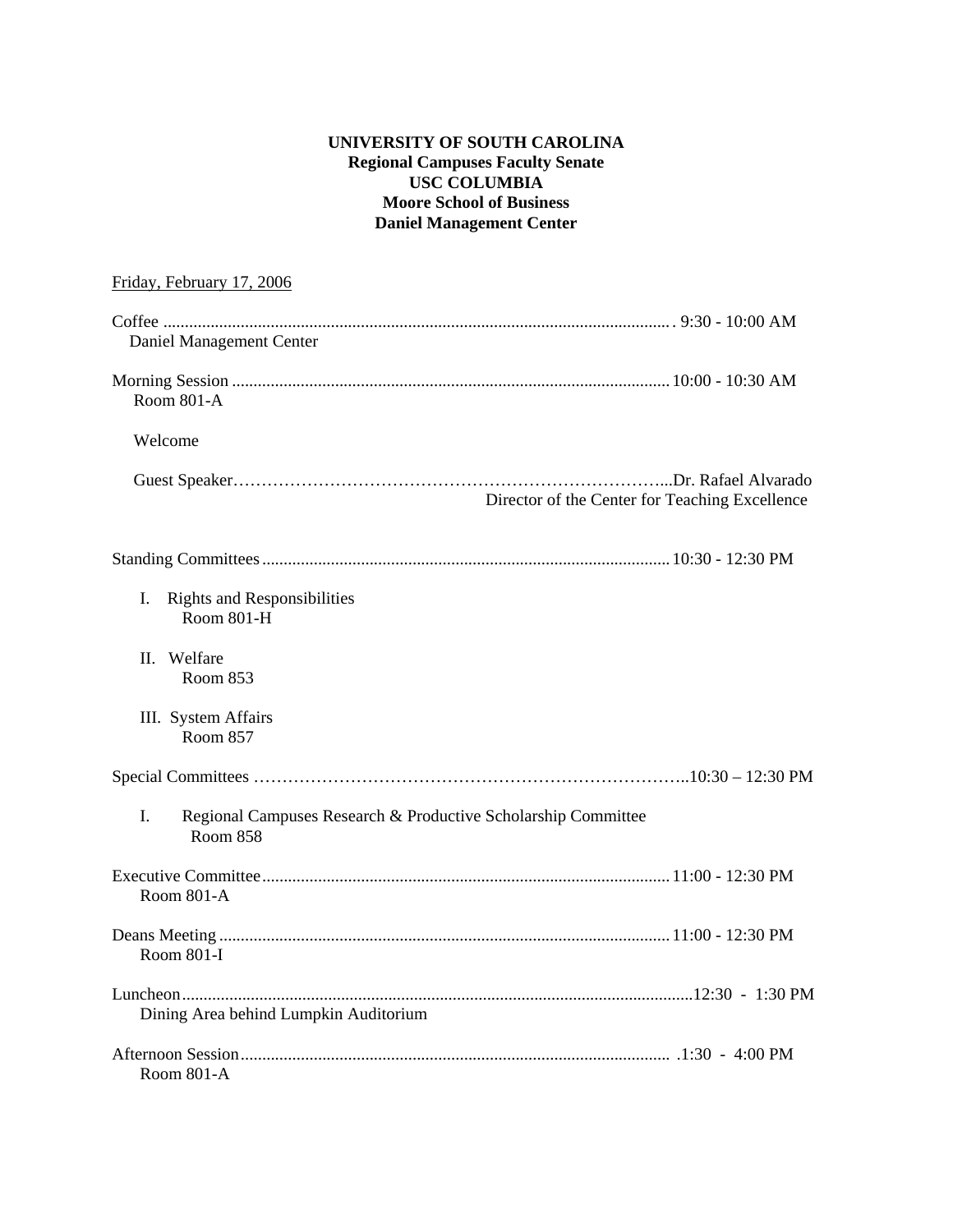## **AGENDA**

- I. Call To Order
- II. Correction/Approval of Minutes: November 18, 2005 USC Sumter, Sumter, SC
- III. Reports from University Officers
	- A. Dr. Chris P. Plyler, Vice Provost and Executive Dean
	- B. Dr. Carolyn A. West, Associate Vice Provost
	- C. Regional Campus Deans
	- D. Assistant Vice Provost for Continuing Education Credit Programs
- IV. Reports from Standing Committees
	- A. Rights and Responsibilities Professor Danny Faulkner
	- B. Welfare Professor Fran Gardner
	- C. System Affairs Professor Chris Borycki
- V. Executive Committee Professor Roberto Refinetti
- VI. Reports from Special Committees
	- A. Committee on Libraries Professor Bruce Nims
	- B. Committee on Curricula and Courses Professor Robert Castleberry
	- C. Committee on Faculty Welfare Professor Fran Gardner
	- D. Faculty-Board of Trustees Liaison Committee Professor Noni Bohonak
	- E. Research and Productive Scholarship Committee Professor Hayes Hampton
	- F. Regional Campuses Research and Productive Scholarship Committee Professor Lisa Rashley
	- G. Regional Campuses Academic Advisory Council Professor Noni Bohonak
	- H. Other Committees
		- 1. Conflict of Interest Committee Professor Dave Bowden
- VII. Unfinished Business
- VIII. New Business
- IX. Announcements
- X. Adjournment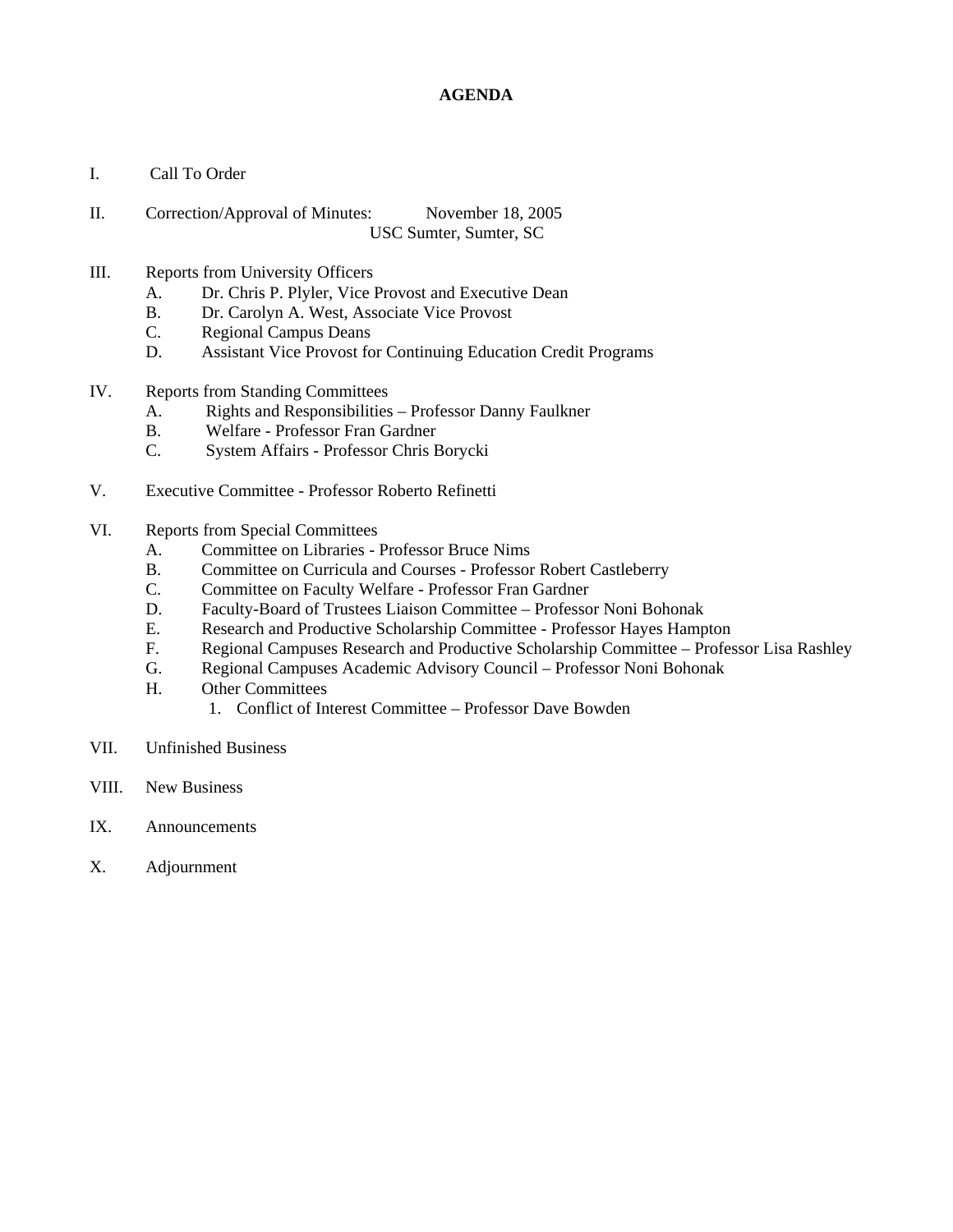

# **Meeting of Friday, February 17, 2006 USC Columbia, Moore School of Business**

# *Morning Session*

1) The Senate Chair, Noni Bohonak, called the meeting to order at 10:03 A.M. and introduced the guest speaker, Dr. Rafael Alvarado (Director of the Center for Teaching Excellence).

2) Dr. Alvarado addressed the senate:

- He indicated that the Center for Teaching Excellence, which started operations on January  $30<sup>th</sup>$ , supports all USC campuses.
- The Center is dedicated to serving the pedagogical needs of early career, mid-career and senior faculty, as well as graduate students, adjunct faculty, and other teaching professionals at USC. It is intended to serve as a structural hub to facilitate interactions among USC faculty and between USC and other institutions in the United States.
- The programs sponsored by the Center include lectures, conferences, workshops, assessment of teaching efficacy, and wikis.
- Dr. Alvarado answered questions posed by members of the audience.

3) The Senate Chair announced that Dr. Reeder from the Columbia Faculty Senate was in attendance.

4) The general meeting was recessed at 10:28 A.M. so that the various committees could meet.

# *Afternoon Session*

# **I. Call to Order**

The senate was reconvened at 1:31 P.M.

## **II. Correction/Approval of Minutes**

The minutes of the November 18, 2005 meeting were approved by voice vote.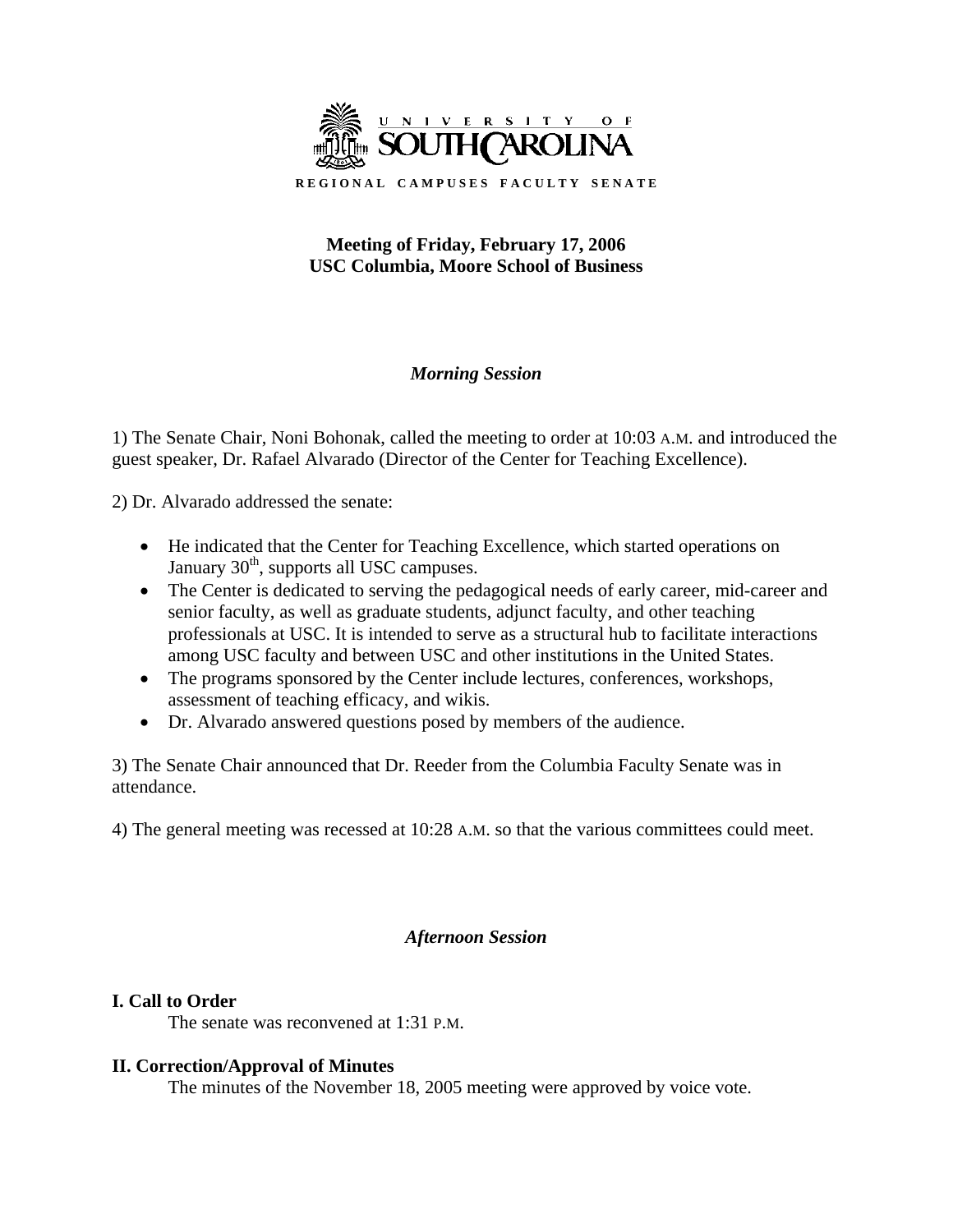## **III. Reports from University Officers**

## *A. Vice Provost and Executive Dean, Chris Plyler*

#### **Legislative:**

- the University has fared well in all provisos so far.
- the tuition cap currently stands at HEPI plus \$250.
- the budget bill is probably complete but will remain under wraps
- the appropriations bill will be done next week in committee
- Senate Bill # 732 (USC Sumter transition to four-year status) did not receive a favorable vote in the Senate Education subcommittee on Wednesday and thus will remain in committee

#### **Academic Searches:**

- Engineering: finalists have been interviewed and on campus
- Law: final candidates currently visiting campus
- Pharmacy: round two and final candidates soon to visit
- Medicine: beginning stages
- Union Dean: search just underway

#### **University:**

- Provost Becker is reorganizing his office to improve responsiveness and communication. Early indications are that there will be five vice provosts representing critical responsibilities under the Provost: Enrollment, Information Technology, academic affairs, faculty development, and system affairs. I will report specific changes in more detail at our next Senate meeting since the reorganization will not be officially announced or take effect until summer, and the Provost has not yet finalized his plan.
- The Regional Campuses have just two tenure and promotion files under consideration this year—both have been forwarded to the Provost
- The Columbia faculty senate changed the summa cum laude designation for undergraduates to 3.75-4.00. This is a system-wide rule, just like grading, so it must also be approved by the Aiken, Beaufort, and Upstate faculty. Assuming they approve it, the rule will be effective for the 2006-2007 bulletin years. The first graduates under the new rule will be in December, 2006.
- A research database is now in place as a repository for **all** University of South Carolina faculty members and their research areas. The database was originally envisioned by the Office of Undergraduate Research to make it easier for students to identify a faculty member to work with and to identify interests and topics that span disciplines. This allows students to work with faculty that may be outside of their major but with similar interests and thus allowing students greater exploration and learning opportunities.
- Palmetto programs: The Bachelor of Liberal Studies proposal is being finalized to conform to CHE and SACS requirements and will be submitted to the provost in the very near future. This degree program developed and proposed by the Palmetto Programs Faculty implementation Committee has three concentrations and will be the first Bachelor Degree administered by through the division of Regional Campuses and Continuing Education.

## *B. Associate Vice Provost, Carolyn A. West*

**Palmetto Programs** – The faculty development workshop for faculty teaching in Palmetto Programs is scheduled for May 10, 11 and 12 through mid-July. The facilitators for this year will be Steve Buchanan and Patrick Saucier. Participants for this year's program have been selected in consultation with the deans and academic deans of the campuses. The schedule for fall semester courses is being finalized. The courses we are currently planning on presenting are:

ARTS P345: *Art Evaluation*  ENGL P427: *Southern Literature*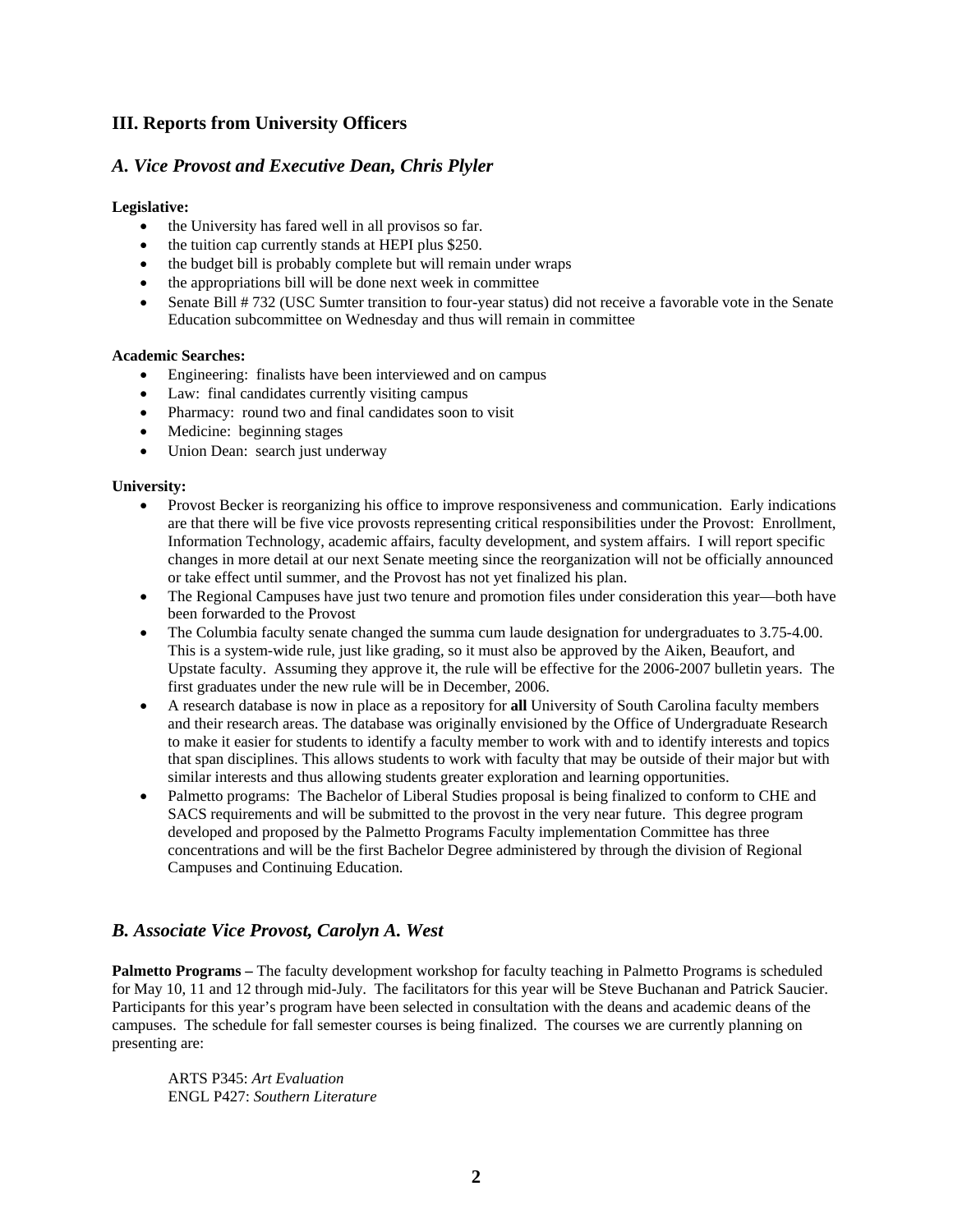PSYC P400: *Survey of Learning and Memory*  HIST P409: *The History of South Carolina, 1670-1865*  ENGL P428: *African-American Literature* 

### *C. Regional Campus Deans*

*USC Lancaster, John Catalano* 

#### **STUDENTS**

Spring 2006 registration numbers are up by 5.5% (FTE). Total numbers for the 2005 calendar year were up from 2004 by over 10%.

#### **FACULTY**

The searches for business, psychology (two positions), mathematics, exercise science, and biology professors continue with some candidate interviews already scheduled. Dr. Stephen Criswell has received a \$10,000 grant from Duke Power that will enable USCL to continue planning and begin implementing our new program of Native American Indian studies.

#### **FINANCES**

I testified before a subcommittee of the South Carolina House Ways and Means Committee concerning the parity problem. The chairman asked, "Why don't you just serve fewer students?" I can think of no better summary of the funding problems higher education faces in Columbia.

#### **FACILITIES**

Thanks to the generosity of the J. Marion Sims Foundation and the hard work of Tony Gilreath (a member of the USCL Board of Visitors); we will soon announce the complete renovation of the Richards Tennis Complex. The project will total \$350,000 and will not involve USCL money. God alone knows the completion date for the parking expansion of approximately 150 spaces on Hubbard Drive (but Thomas Fox says about two weeks). The Carole Ray Dowling Center landscaping project is still in the works. We would be in real trouble without the Lancaster County Commission for Higher Education, the Educational Foundation of USCL, the Lancaster County Council, and the City of Lancaster.

#### **COMMUNITY**

Our new Board of Visitors met for the first time on November 30, 2005 and the event was a big success. Faculty participation was a large part of that success. The Bundy Auditorium is on track for renovations and a performance series that will begin September 15, 2006 featuring Newberry Opera House-style acts. Season tickets are available and our website should be up and running soon.

#### *USC Salkehatchie, Ann Carmichael*

Dr. Arthur Mitchell's book, "Hitler's Mountain," will soon be available through the Salkehatchie Bookstore. The book may also be pre-ordered on Amazon.com.

Salkehatchie received official notification on December 7 that The Duke Endowment Board approved the recommendation to fund a grant through Allendale County Hospital, for USC Salkehatchie to offer a Bachelor of Science in Nursing (BSN) program through the USC system. Total grant funding is \$892,000 over three years.

Camille Nairn, Director of the Salkehatchie Healthy Communities Collaborative, and Ann Carmichael were invited to make a presentation on the planned health collaborative and proposed planned nursing program at the South Carolina Health Science Technology Educators conference in Myrtle Beach on January 27, 2006.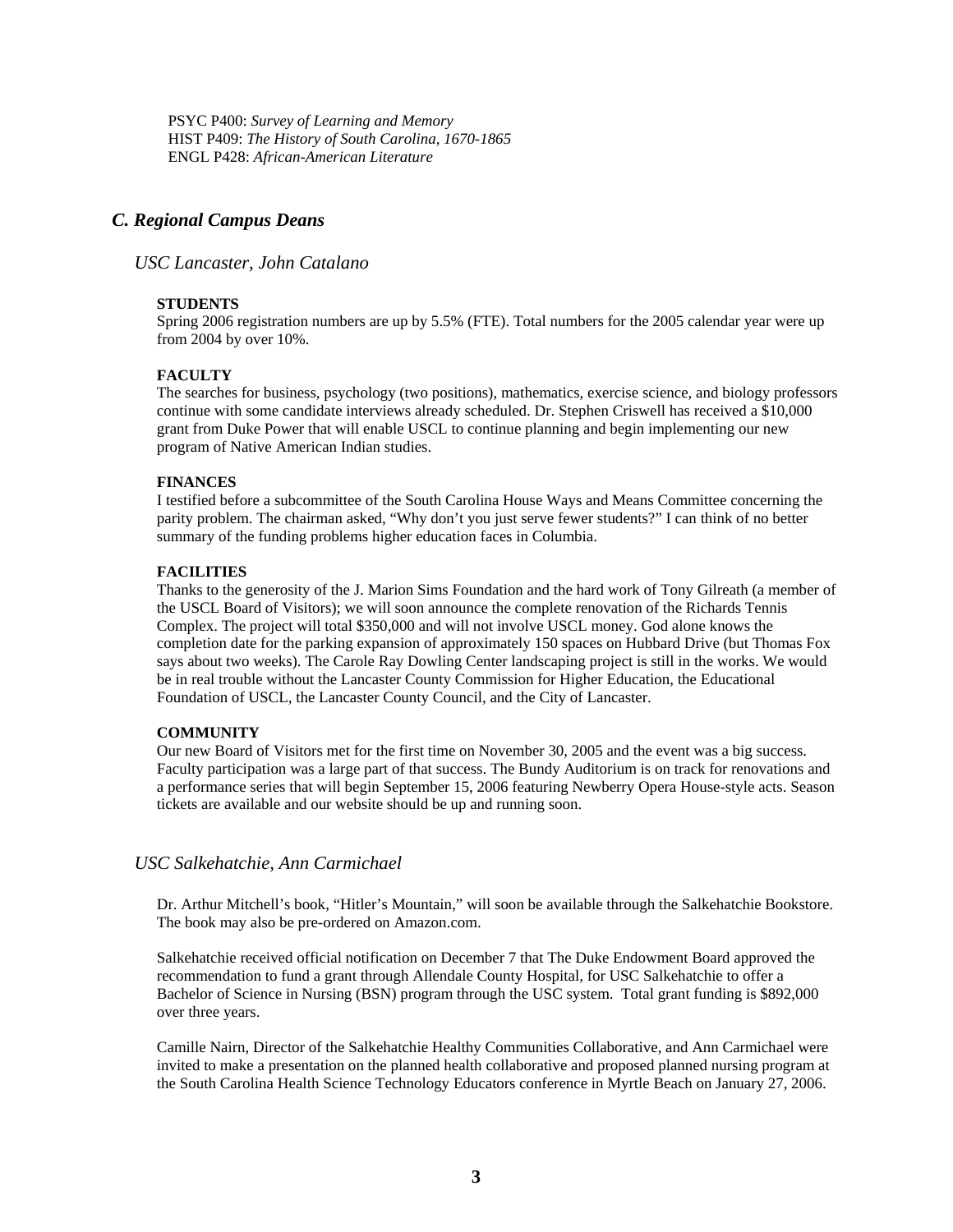Interviews for the academic dean position are currently taking place. Applications are also being reviewed for five faculty positions, some due to pending retirements.

USC Salkehatchie was fortunate to avoid being recommended for closure in the Governor's 2006 budget proposal; however, the Leadership Institute is again listed to lose funding. The Leadership Institute is a valuable outreach program to the regions served. Members of the Salkehatchie Delegation are working on the Institute's behalf to have this money reinstated.

The fundraiser held on January 30 for the Salkehatchie baseball team featuring USC Head Baseball Coach Ray Tanner was a success, with over 100 people attending. The newly-formed Dugout Club also has approximately 100 members.

USC Salkehatchie has plans to add three new sports in the Fall 2006—women's volleyball (East Campus) and women's soccer and softball (West Campus).

Governor Robert E. McNair, a former resident of Allendale, has accepted Salkehatchie's invitation to address the graduates at commencement on May 1, 2006, which will be the final event commemorating the  $40<sup>th</sup>$ anniversary. Governor McNair was instrumental in bringing the Salkehatchie campus to Allendale.

### *USC Sumter, Leslie Carpenter*

Since my last report to the Regional Campuses Faculty Senate on November 18, 2005, there have been a number of notable events and activities.

**Human Resources**: Upcoming retirement dates have been officially announced for Pat Schultz from her Library Manager position on February 28, 2006; John Logue from his Professor of Biology position on March 31, 2006; Joe Gagne from his Associate Professor of Business Administration position on May 15, 2006; Flora Gadson from her Coordinator of Records and Registration position on May 31,2006; Betty Watson from her Business Officer Manager position on May 31, 2006; and Charlie Denny from his positions as Professor of Biology and Chair of the Division of Science, Mathematics, and Engineering, on June 30, 2006. Two building maintenance positions were recently filled, and USC Sumter's Maintenance Department is fully staffed for the first time in nine months. Searches are currently underway to fill three full-time staff positions: Director of Alumni Relations; Media Specialist; and Head Librarian. Searches are currently underway to fill full-time tenure-track Assistant Professor positions in Sociology, Biology, Speech Communication, and Management, and a full-time term Instructor position in Economics, effective with the 2006 Fall Semester. Since the inception of the TERI program, 24 USC Sumter employees have opted into the program. Of those 24, nine have already retired, six (named above) will be retiring by the end of the current fiscal year, two are scheduled to retire in FY 07, two in FY 08, four in FY 09, and one in FY 10.

**Enrollments**: Preliminary enrollment figures at USC Sumter for the 2006 Spring Semester indicate a slight headcount enrollment increase compared to last year, as well as a slight FTE enrollment increase compared to last year. USC Sumter faculty and staff continue to work hard on several new initiatives intended to improve recruitment and retention of students. Several of these initiatives were borrowed as "best practices" from other campuses in the USC System.

**Students**: USC Sumter students are keenly interested in the advent of Palmetto College, and continue to ask questions about the timeline for implementation of new bachelor's degrees as well as about the specific new degrees to be offered.

**Fortieth Anniversary**: The 2005-06 academic year represents the 40<sup>th</sup> Anniversary of the Sumter Campus, which first offered classes in the 1966 Fall Semester as Clemson University at Sumter. In 1973, with strong community leadership, the campus proudly became part of the University of South Carolina, which it remains to this day. Many events this year are being conducted in celebration of our 40<sup>th</sup> Anniversary, and on April 7 and 8, 2006, USC Sumter will host our second ever Homecoming Celebration for alumni and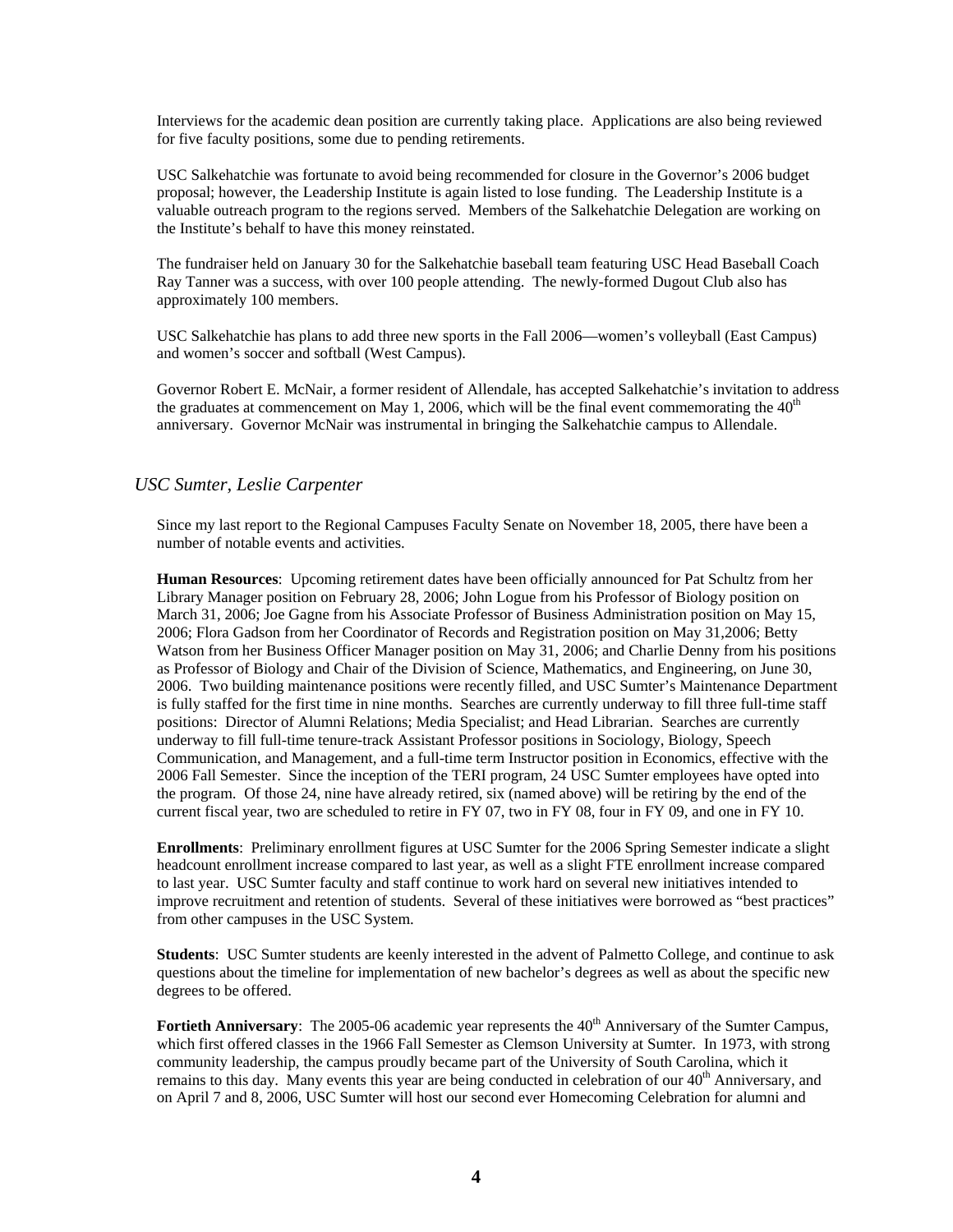former students. Saturday, April 8, also will be a Community Open House, with the keynote event being the dedication of the Founders Grove of six Palmetto Trees in honor of the original six members of the Mid-Carolina Commission for Higher Education who founded the campus.

#### *USC Union, Jim Edwards*

- USC Union and the Union/Laurens Commission for Higher Education held their eleventh annual Founders' Day award ceremony on February 13, 2006. Mr. Irwin From was recognized for his long-time support for USC Union.
- USC Union experienced a 6% increase in enrollment this Spring semester over the fall enrollment.
- USC Union will have several faculty and staff members who will be retiring this semester. They are as follows:

 Dr. Allan Charles, Professor History Dr. Steve Buchanan, Professor Psychology Mrs. Brenda Childers, Business Manager and Administrative Assistant to the Dean Mr. Tony Keasler, Maintenance Supervisor

- Currently searches are underway to fill the following positions:

 Fiscal Technician II Administrative Assistant to the Dean Dean of the Campus

- Under in the leadership of Dr. Hugh Rowland, Academic Dean, three tasks forces have been appointed to study the following:

> improvement of writing skills improvement of teaching using technology improvement of student behavior

- In cooperation with Union High School, an honors academy is being developed.

### *D. Assistant Vice Provost for Continuing Education, Sally Boyd*

The Assistant Vice Provost was not present at the meeting. Kate Fritz reported that Continuing Education is searching for an assistant professor of United States History.

### **IV. Reports from Standing Committees**

### *A. Rights and Responsibilities, Danny Faulkner*

In attendance:

- Danny Faulkner
- David Norman
- Hayes Hampton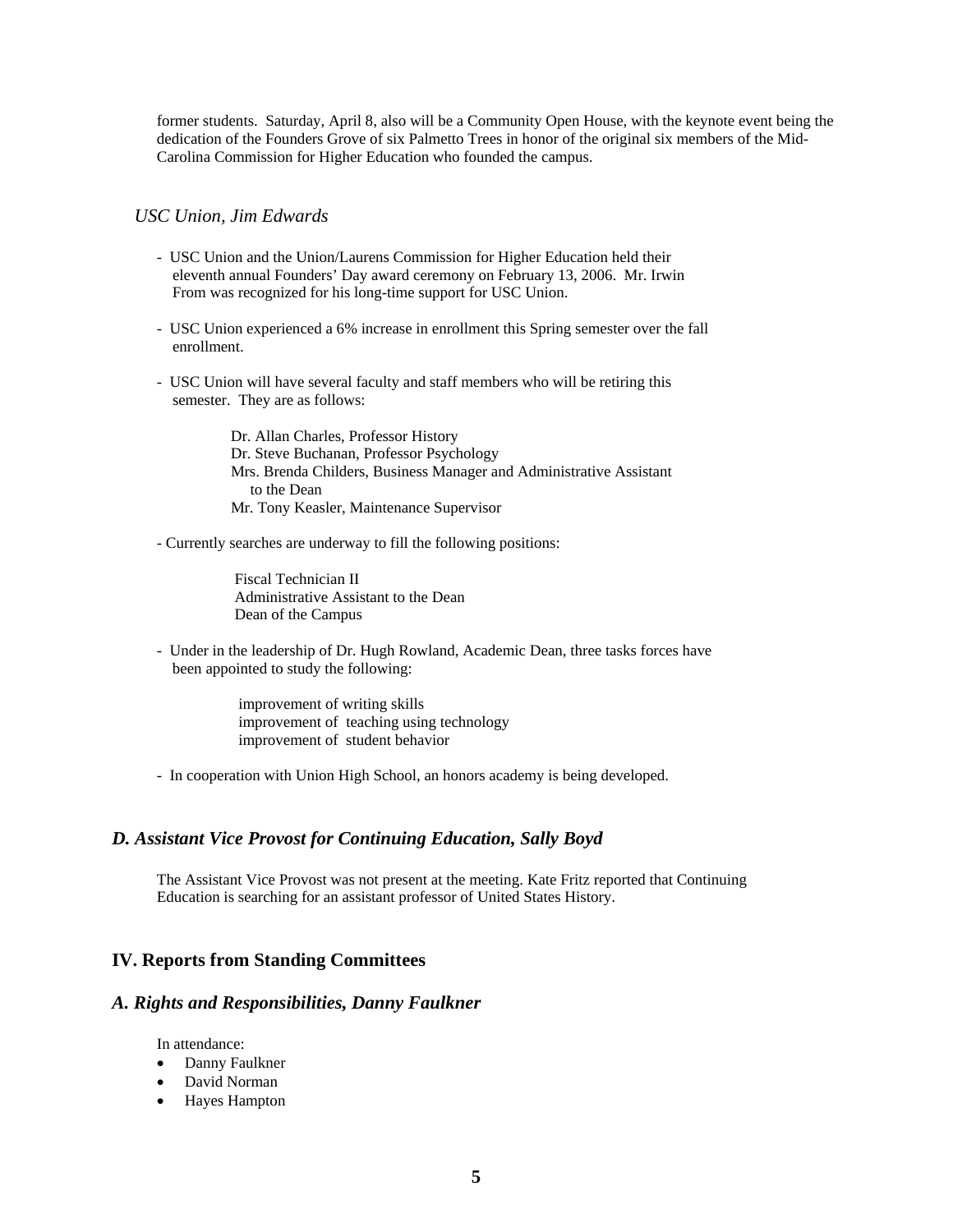- Nancy Washington
- Steve Bishoff
- Duncan McDowell
- Steve Buchanan

We briefly discussed an issue that the System Tenure and Promotion Committee had to deal with this year. We had three absences from the T&P meeting. One absent member sent a sealed absentee ballot. The T&P Committee did not count that vote, but decided to open the envelope and to read the justification after our discussion of each file but before casting our votes. This was for information purposes only. Since the *Regional Campuses Faculty Manual* stipulates that the T&P committee members must discuss each file before voting, this was a good decision.

The remaining meeting was dedicated to progress on external peer review. We asked the System Affairs Committee to join us, since they have finished most of their work for the year and we could use additional input. We began by reviewing a document/report prepared by Hayes Hampton.

#### Preamble:

We recognize the potential benefit of recommendations from discipline-specific peers in the tenure and promotion process. These reviewers ought to be as free from personal bias as possible. Given the lack of discipline-specific peers that often exists on local campuses and within the Regional Campuses and the vast personal knowledge that our colleagues usually have, external peer reviews will address this situation.

- The procedure for selection of external reviewers should be informed by those of peer and peeraspirant institutions.
- We ought to seek peer individuals who may or may not be at peer institutions. An example of a peer individual not at a peer institution might be a curator of an art museum reviewing the file for a faculty member in the arts.
- External reviewers will be sent the **entire** tenure and promotion file, as the candidate is tenured or promoted on the basis of the entire file.
- External reviewers will be sent the criteria for tenure and promotion from the *Regional Campuses Faculty Manual* and asked to evaluate files by these criteria. The reviewers will also be provided with a campus description and mission statement.
- External reviewers will be asked to determine whether the candidate's file meets the tenure and promotion criteria as stated in the *Regional Campuses Faculty Manual*. They will be directed not to suggest whether the candidate should receive tenure and/or promotion or whether the candidate would receive tenure and/or promotion on the reviewer's campus. The reviewer is not a voting member of any committee recognized by University policy and therefore serves in an advisory capacity only.
- The recommendations of external reviewers are merely advisory. Those who vote on tenure and promotion files must be reminded of this.
- The local campus will coordinate the process of finding reviewers in consultation with the applicant.
- The Office of Regional Campuses and Continuing Education will have the responsibility for soliciting external reviewers from the submitted list, sending the file to external reviewers, and gathering information for inclusion in the file. These recommendations must be placed in the file before any level of tenure and promotion review mandated by the *Regional Campuses Faculty Manual*.
- In some situations, external peer reviewers may come from outside the candidate's discipline; such reviewers, when they come from peer institutions, will be very well-qualified to judge the candidate's overall performance. They, like the candidate, will be generalists whose careers are centered on teaching; like most of the faculty on the candidate's campus and on the system committee, they will be from another discipline but will have successfully integrated teaching and scholarship.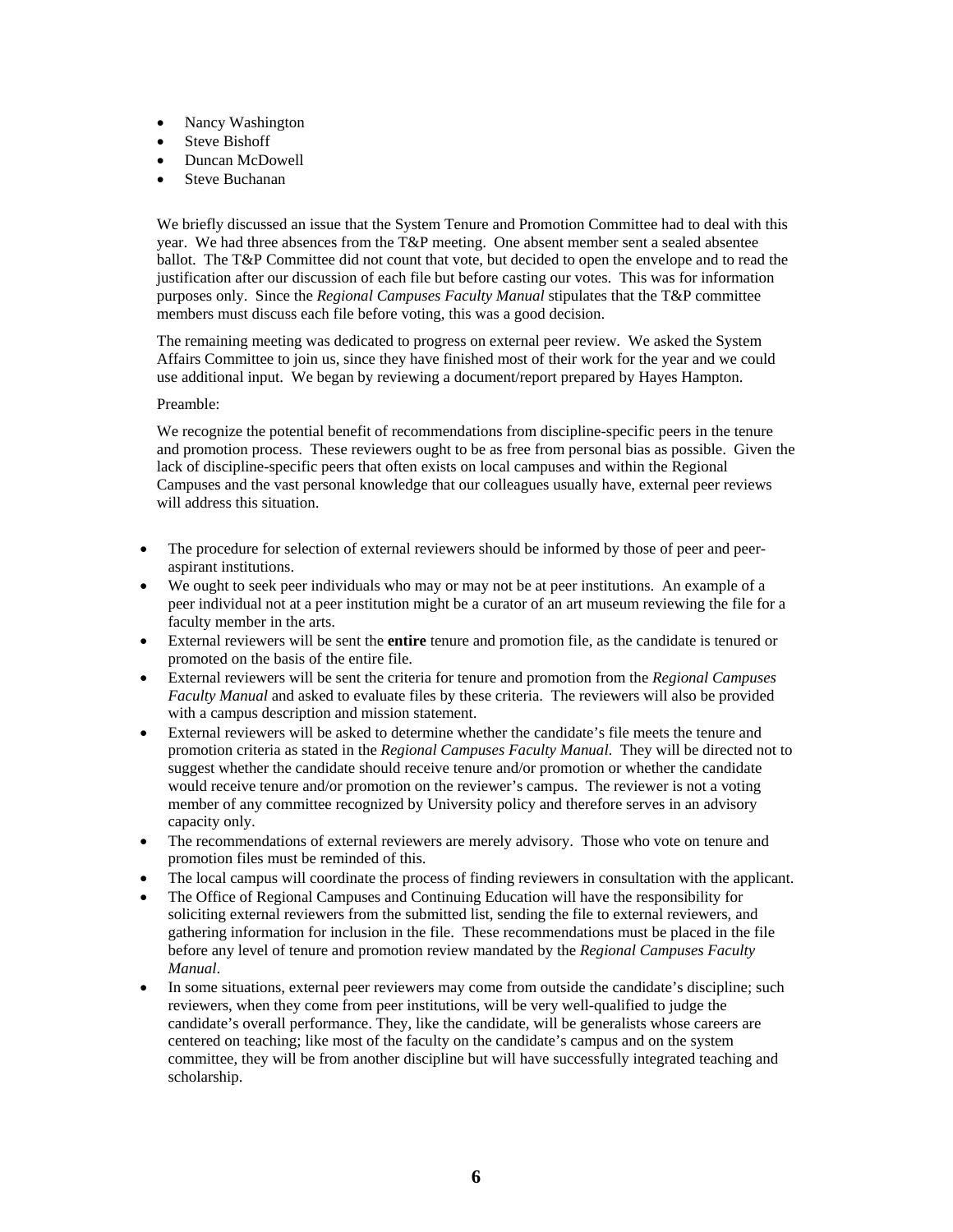Other points:

- Ought the applicant to have access to the reviewers' letters? If so, may the applicant rebut the letters?
- To allow time for external reviews to be completed, we may need to revise the tenure and promotion calendar. There is a strong opinion among the R&R Committee that the added time required be adjusted to the end of the procedure rather than requiring an earlier submission date.
- The Office of Regional Campuses and Continuing Education must establish a budget to pay honoraria to external reviewers.
- Explicitly, what is the weight of the review?
- We have yet to define peer institutions. In our previous meeting we established some criteria for what constitutes a peer institution. In any case, peer individuals and institutions must come from outside the Regional Campuses.
- So that faculty will not be blind sided in their penultimate year, we may consider including external peer review in the third year review.
- The administration, from the Vice Provost to the President, should do everything in its power to ensure that the addition of external peer review to the process does not require the candidate to produce the file earlier than is currently done. Therefore, if the calendar is to change, it should change on the administration's end, not the candidate's.

Other R&R charges:

- We have not made progress on streamlining the  $T\&P$  process in the manual nor language dealing with librarians.
- I expect the full on-line T&P form to be ready very soon, certainly well before the May T&P workshop.
- Per our discussion in Senate session this afternoon, we shall consider T&P file length.

## *B. Welfare, Fran Gardner (a.k.a. Fran Perry)*

The committee worked on preparing a workload survey, which will soon be available online. It also worked on the annual salary report and scheduled the next Tenure and Promotion workshop for May 9.

## *C. System Affairs, Chris Borycki*

Having completed all the charges assigned to it this year, the committee joined the Rights and Responsibilities committee in the discussion of external peer review.

## **V. Report from the Executive Committee, Roberto Refinetti**

The executive committee met previously on January 27 in preparation for today's senate meeting. It heard reports from the vice provost, the campus representatives, and the standing committee chairs.

In today's meeting, the executive committee had a discussion with Dr. Alvarado (the guest speaker) about teaching technology topics. It also discussed senate committee charges and topics related to external review of Tenure and Promotion files.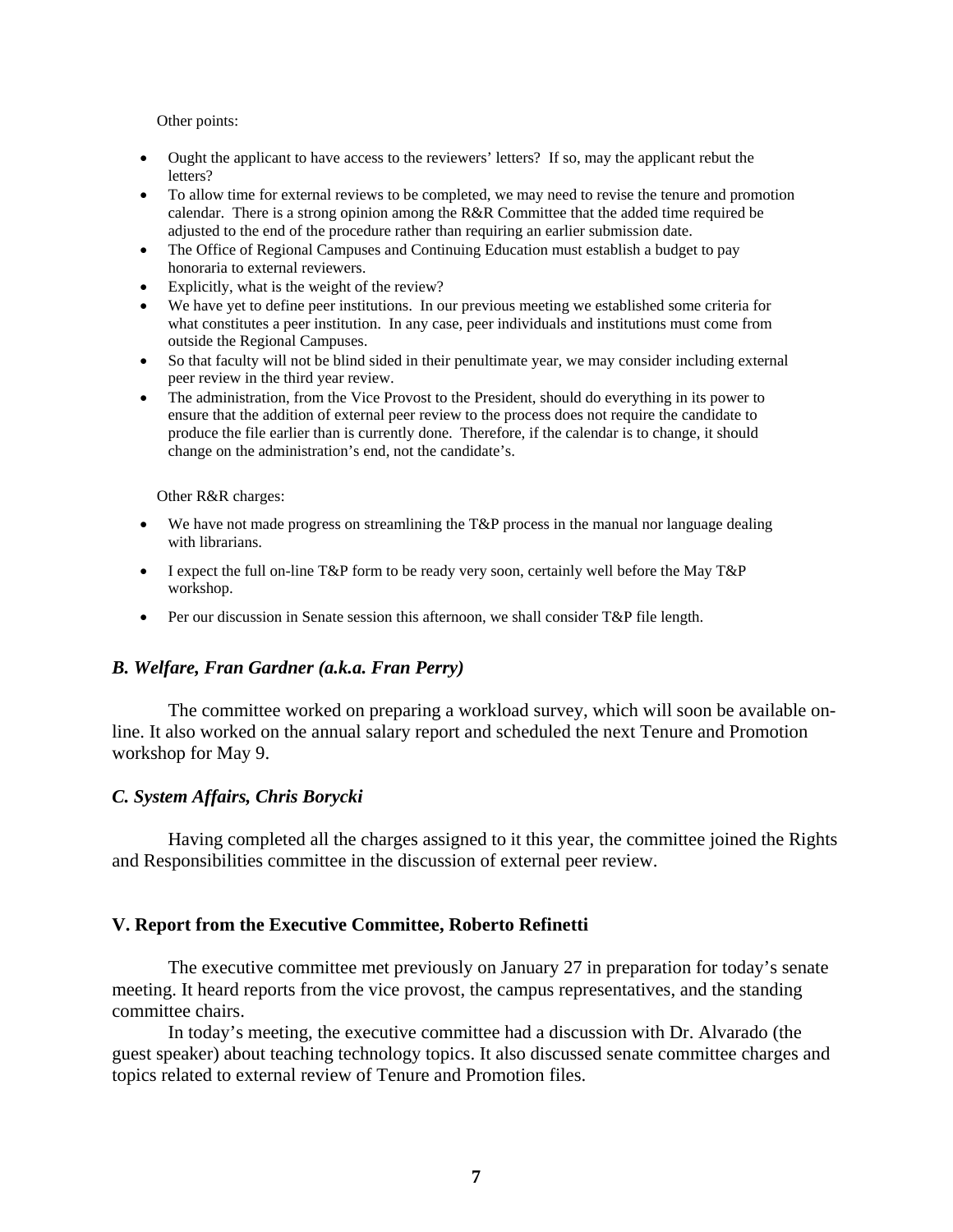## **VI. Reports from Special Committees**

### *A. Committee on Libraries, Bruce Nims*  No report.

## *B. Committee on Curricula and Courses, Robert Castleberry*

The committee met in January and February. It recommended the approval of an interdisciplinary minor in neuroscience and a B.S. degree in Library Information Science. It also discussed a proposal for initiatives to support undergraduate research.

### *C. Committee on Faculty Welfare, Fran Gardner (a.k.a. Fran Gardner)*

The committee discussed a proposal for reduction of tuition costs for children of USC faculty and staff.

The committee representative presented her resignation due to a time conflict.

- *D. Academic Affairs and Faculty Liaison Committee, Noni Bohonak*  The committee will meet on March 16.
- *E. Research and Productive Scholarship Committee, Hayes Hampton*  No report.

### *F. Regional Campuses Research and Productive Scholarship Committee, Lisa Rashley*

The committee discussed the results of a recently-conducted survey of the faculty. Respondents ( $N = 24$ ) expressed the opinion that research activities would greatly benefit from course-release time and availability of research funds.

## *G. Provost's Regional Campuses Advisory Council, Noni Bohonak*  No report.

## *H. Other Committees*

- *1. Conflict of Interest Committee, Dave Bowden*  No report.
- *2. Manual Review Ad Hoc Committee, Lisa Rashley*  No report.

## **VII. Special Order**

Darris Hassell was elected as the senate representative to the Faculty Welfare Committee.

#### **VIII. Unfinished Business**

There was no unfinished business.